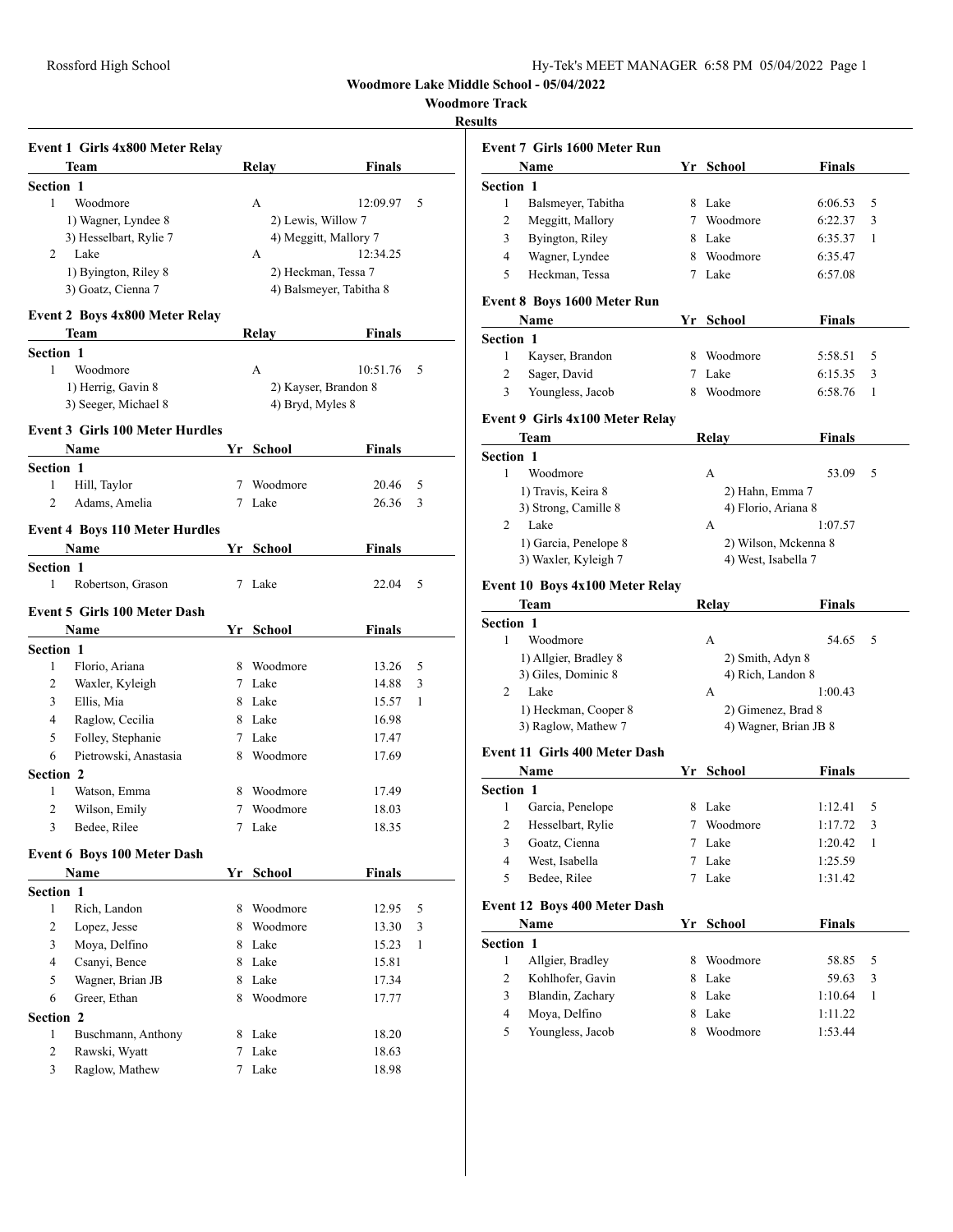**Woodmore Lake Middle School - 05/04/2022**

## **Woodmore Track**

## **Results**

|                  | Event 13 Girls 4x200 Meter Relay        |   |                      |               |   |
|------------------|-----------------------------------------|---|----------------------|---------------|---|
|                  | <b>Team</b>                             |   | Relay                | Finals        |   |
| <b>Section 1</b> |                                         |   |                      |               |   |
| 1                | Woodmore                                |   | A                    | 1:56.33       | 5 |
|                  | 1) Strong, Camille 8                    |   | 2) Hahn, Emma 7      |               |   |
|                  | 3) Travis, Keira 8                      |   | 4) Florio, Ariana 8  |               |   |
|                  | Event 14 Boys 4x200 Meter Relay         |   |                      |               |   |
|                  | Team                                    |   | Relay                | Finals        |   |
| <b>Section 1</b> |                                         |   |                      |               |   |
| 1                | Woodmore                                |   | А                    | 1:44.62       | 5 |
|                  | 1) Lopez, Jesse 8                       |   | 2) Rich, Landon 8    |               |   |
|                  | 3) Bryd, Myles 8                        |   | 4) Seeger, Michael 8 |               |   |
|                  |                                         |   |                      |               |   |
|                  | <b>Event 15 Girls 200 Meter Hurdles</b> |   |                      |               |   |
|                  | Name                                    |   | Yr School            | Finals        |   |
| Section 1        |                                         |   |                      |               |   |
| 1                | Strong, Camille                         |   | 8 Woodmore           | 36.09         | 5 |
| 2                | Hill, Taylor                            |   | 7 Woodmore           | 37.09         | 3 |
| 3                | Adams, Amelia                           |   | 7 Lake               | 46.03         | 1 |
|                  | <b>Event 16 Boys 200 Meter Hurdles</b>  |   |                      |               |   |
|                  | Name                                    |   | Yr School            | Finals        |   |
| <b>Section 1</b> |                                         |   |                      |               |   |
| 1                | Giles, Dominic                          |   | 8 Woodmore           | 32.84         | 5 |
| 2                | Maynard, Ryan                           |   | 8 Woodmore           | 37.96         | 3 |
| 3                | Robertson, Grason                       |   | 7 Lake               | 39.74         | 1 |
|                  |                                         |   |                      |               |   |
|                  | Event 17 Girls 800 Meter Run            |   |                      |               |   |
|                  | Name                                    |   | Yr School            | <b>Finals</b> |   |
| Section 1        |                                         |   |                      |               |   |
| 1                | Lewis, Willow                           |   | 7 Woodmore           | 2:53.72       | 5 |
| 2                | Meggitt, Mallory                        |   | 7 Woodmore           | 2:55.50       | 3 |
| 3                | Wagner, Lyndee                          |   | 8 Woodmore           | 3:04.93       | 1 |
| 4                | Goatz, Cienna                           | 7 | Lake                 | 3:08.00       |   |
|                  | <b>Event 18 Boys 800 Meter Run</b>      |   |                      |               |   |
|                  | Name                                    |   | Yr School            | Finals        |   |
| <b>Section 1</b> |                                         |   |                      |               |   |
| 1                | Herrig, Gavin                           |   | 8 Woodmore           | 2:45.32       | 5 |
| 2                | Sager, David                            |   | 7 Lake               | 2:50.82       | 3 |
| 3                | Youngless, Jacob                        |   | 8 Woodmore           | 3:47.82       | 1 |
|                  |                                         |   |                      |               |   |
|                  | <b>Event 19 Girls 200 Meter Dash</b>    |   |                      |               |   |
|                  | Name                                    |   | Yr School            | <b>Finals</b> |   |
| <b>Section 1</b> |                                         |   |                      |               |   |
| 1                | Ellis, Mia                              |   | 8 Lake               | 33.57         | 5 |
| 2                | Hosey, Iris                             |   | 8 Lake               | 37.06         | 3 |
| 3                | Watson, Emma                            |   | 8 Woodmore           | 38.16         | 1 |
| 4                | Raglow, Cecilia                         |   | 8 Lake               | 41.01         |   |
|                  |                                         |   |                      |               |   |
|                  | Event 20 Boys 200 Meter Dash            |   |                      |               |   |
|                  | Name                                    |   | Yr School            | <b>Finals</b> |   |
| Section 1        |                                         |   |                      |               |   |
| $\mathbf{1}$     | Bryd, Myles                             |   | 8 Woodmore           | 26.74         | 5 |
| 2                | Kohlhofer, Gavin                        |   | 8 Lake               | 28.58         | 3 |

| 3<br>Kramer, Jon<br>7 Lake<br>4<br>Blandin, Zachary<br>8 Lake<br>5<br>Moya, Delfino<br>8 Lake<br>Greer, Ethan<br>6<br>8 Woodmore<br>7<br>Rawski, Wyatt<br>7 Lake<br>Event 21 Girls 4x400 Meter Relay<br><b>Relay</b><br>Team<br>Section 1<br>Woodmore<br>1<br>А<br>1) Hesselbart, Rylie 7<br>2) Hahn, Emma 7 | 30.30<br>31.01<br>32.04<br>36.58<br>39.98<br><b>Finals</b> | 1 |
|--------------------------------------------------------------------------------------------------------------------------------------------------------------------------------------------------------------------------------------------------------------------------------------------------------------|------------------------------------------------------------|---|
|                                                                                                                                                                                                                                                                                                              |                                                            |   |
|                                                                                                                                                                                                                                                                                                              |                                                            |   |
|                                                                                                                                                                                                                                                                                                              |                                                            |   |
|                                                                                                                                                                                                                                                                                                              |                                                            |   |
|                                                                                                                                                                                                                                                                                                              |                                                            |   |
|                                                                                                                                                                                                                                                                                                              |                                                            |   |
|                                                                                                                                                                                                                                                                                                              |                                                            |   |
|                                                                                                                                                                                                                                                                                                              |                                                            |   |
|                                                                                                                                                                                                                                                                                                              |                                                            |   |
|                                                                                                                                                                                                                                                                                                              | 4:50.80                                                    | 5 |
|                                                                                                                                                                                                                                                                                                              |                                                            |   |
| 3) Lewis, Willow 7<br>4) Travis, Keira 8                                                                                                                                                                                                                                                                     |                                                            |   |
| 2<br>Lake<br>А                                                                                                                                                                                                                                                                                               | 5:03.23                                                    |   |
| 1) Byington, Riley 8<br>2) Balsmeyer, Tabitha 8                                                                                                                                                                                                                                                              |                                                            |   |
| 3) Wilson, Mckenna 8<br>4) Garcia, Penelope 8                                                                                                                                                                                                                                                                |                                                            |   |
| <b>Event 22 Boys 4x400 Meter Relay</b>                                                                                                                                                                                                                                                                       |                                                            |   |
| <b>Relay</b><br>Team                                                                                                                                                                                                                                                                                         | <b>Finals</b>                                              |   |
| Section 1                                                                                                                                                                                                                                                                                                    |                                                            |   |
| Woodmore<br>1<br>А                                                                                                                                                                                                                                                                                           | 4:37.34                                                    | 5 |
| 1) Kayser, Brandon 8<br>2) Cordy, Aiden 8                                                                                                                                                                                                                                                                    |                                                            |   |
| 3) Giles, Dominic 8<br>4) Allgier, Bradley 8                                                                                                                                                                                                                                                                 |                                                            |   |
| 2<br>Lake<br>А                                                                                                                                                                                                                                                                                               | 5:17.34                                                    |   |
| 1) Wagner, Brian JB 8<br>2) Solomon, Andrew 8                                                                                                                                                                                                                                                                |                                                            |   |
| 3) Kramer, Jon 7<br>4) Heckman, Cooper 8                                                                                                                                                                                                                                                                     |                                                            |   |
|                                                                                                                                                                                                                                                                                                              |                                                            |   |
| <b>Event 23 Girls Discus Throw</b>                                                                                                                                                                                                                                                                           |                                                            |   |
| Yr School<br>Name                                                                                                                                                                                                                                                                                            | <b>Finals</b>                                              |   |
| Flight 1                                                                                                                                                                                                                                                                                                     |                                                            |   |
| 1<br>Forsythe, Addison<br>8 Woodmore<br>Pietrowski, Anastasia<br>8 Woodmore                                                                                                                                                                                                                                  | 55-07                                                      | 5 |
| 2                                                                                                                                                                                                                                                                                                            |                                                            |   |
|                                                                                                                                                                                                                                                                                                              | 54-06                                                      | 3 |
| 3<br>Ellis, Mia<br>8 Lake                                                                                                                                                                                                                                                                                    | 46-00                                                      | 1 |
| 4<br>Iler-clark, Regina<br>8 Lake                                                                                                                                                                                                                                                                            | $43 - 02$                                                  |   |
| 5<br>Wilson, Emily<br>7 Woodmore                                                                                                                                                                                                                                                                             | 42-03                                                      |   |
| Folley, Stephanie<br>6<br>7 Lake                                                                                                                                                                                                                                                                             | 37-02                                                      |   |
| Lopez, Natalie<br>7<br>7 Woodmore                                                                                                                                                                                                                                                                            | 26-05                                                      |   |
| <b>Event 24 Boys Discus Throw</b>                                                                                                                                                                                                                                                                            |                                                            |   |
| Name<br>Yr School                                                                                                                                                                                                                                                                                            | <b>Finals</b>                                              |   |
| Flight 1                                                                                                                                                                                                                                                                                                     |                                                            |   |
| Nietz, Mathew<br>7 Lake<br>1                                                                                                                                                                                                                                                                                 | 87-02                                                      | 5 |
| Reardon, Austin<br>2<br>Woodmore<br>8.                                                                                                                                                                                                                                                                       | 81-09                                                      | 3 |
| 3<br>Schwartz, Camdyn<br>8 Woodmore                                                                                                                                                                                                                                                                          | 78-05                                                      | 1 |
| Gimenez, Brad<br>4<br>8 Lake                                                                                                                                                                                                                                                                                 | 74-08                                                      |   |
| Maynard, Ryan<br>5<br>8 Woodmore                                                                                                                                                                                                                                                                             | 69-08                                                      |   |
| 6<br>Heckman, Cooper<br>8 Lake                                                                                                                                                                                                                                                                               | 63-00                                                      |   |
| 7<br>Raglow, Mathew<br>7 Lake                                                                                                                                                                                                                                                                                | 38-04                                                      |   |
|                                                                                                                                                                                                                                                                                                              |                                                            |   |
| Flight 2<br>Woodmore<br>1<br>8                                                                                                                                                                                                                                                                               | 69-09                                                      |   |
| Smith, Adyn<br>2<br>8 Lake                                                                                                                                                                                                                                                                                   | 69-08                                                      |   |
| Buschmann, Anthony<br>3<br>Miller, Archie<br>8 Lake                                                                                                                                                                                                                                                          |                                                            |   |
| 4                                                                                                                                                                                                                                                                                                            | 67-05                                                      |   |
| Csanyi, Bence<br>8 Lake<br>Winkler, Camden<br>5<br>Woodmore<br>7                                                                                                                                                                                                                                             | 62-05<br>48-00                                             |   |